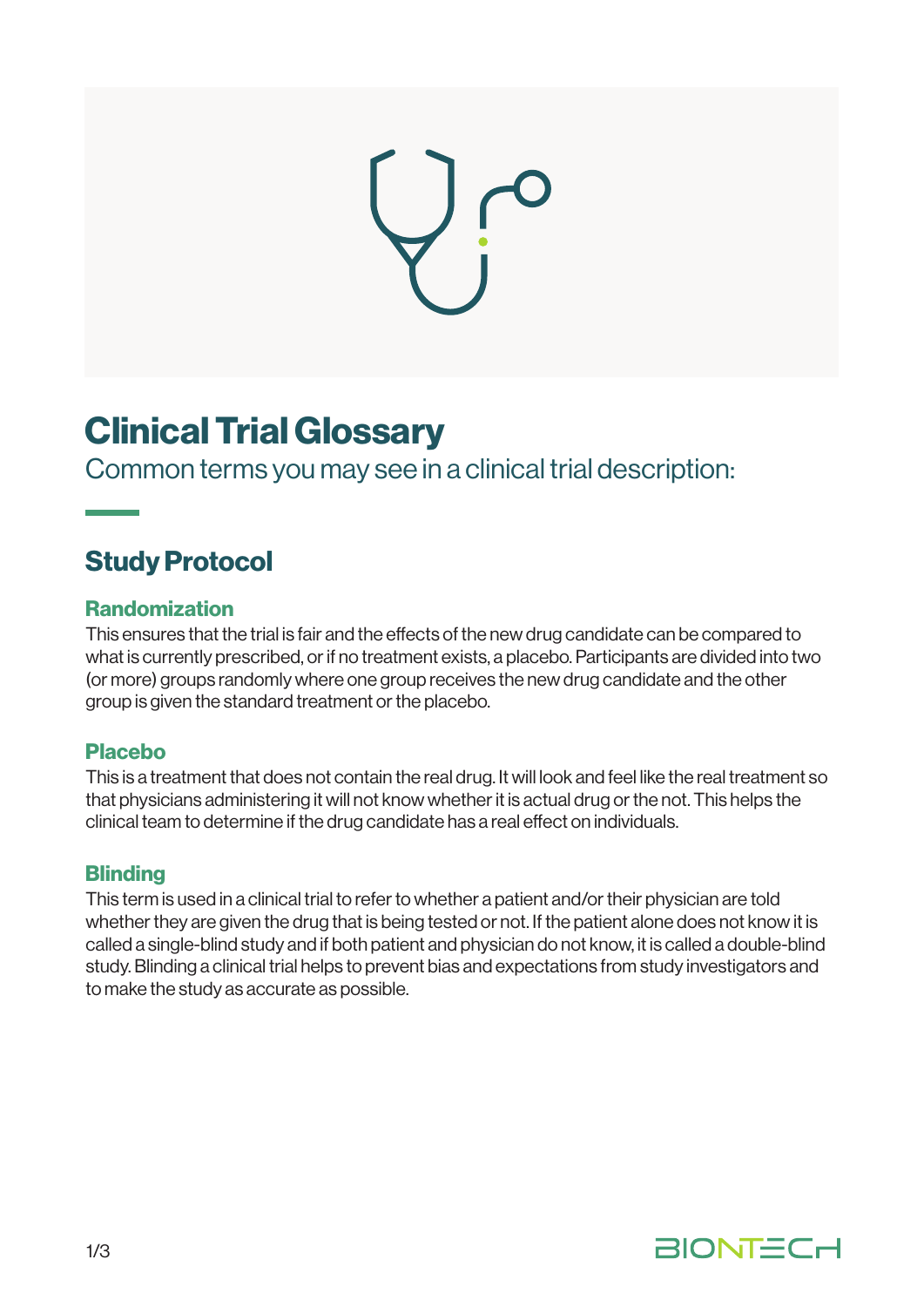## Outcome Measures

#### The primary endpoint

is the most important outcome of the study and is the main reason the trial is being conducted. This also determines how the clinical trial is designed and how many participants are required to adequately assess the impact of the drug candidate. In Phase 1 or Phase 2 clinical trials, there may be more than one primary endpoint. A typical primary endpoint to determine the impact of a treatment drug is survival. In serious and life-threatening diseases like cancer, evaluating treatment benefit/risk earlier allows us to accelerate the drug candidate's development and its approval, if it shows a beneficial impact on patients in the trial. This helps us provide our treatment drug other cancer patients faster.

#### Secondary endpoints

are additional pre-specified measures used in a clinical trial and do not usually determine trial design and participant size. They are generally not sufficient to influence the efficacy of the treatment but can provide evidence of a particular mechanism by the drug that shows a clinical effect.

#### Exploratory endpoints

may include clinically important effects that are expected to occur from drug treatment. These could be infrequent to show a treatment effect and may also be used to explore new hypotheses.

#### Overall survival (OS)

The refers to how long a patient receiving our treatment lives, often from the start of the treatment in the trial. As cancer is often a life-threatening disease, this outcome measure gives an indication of how much longer a person may extend the time that they spend with loved ones when receiving the treatment.

#### Progression-free survival (PFS)

This measure relates to how long an individual lives without the disease getting worse, which could include tumor progression, metastasis and/or death. An increase in PFS can have a positive psychological impact on the patient and can increase their quality of life.

#### Disease- / Relapse-free survival (DFS/RFS)

This trial endpoint represents the time interval that a person lives without showing any symptoms associated with the disease or its recurrence following treatment completion. This early trial endpoint can give an estimate of the cure rate with the drug and is a faster measure than OS especially in an early-stage disease.

### Overall Response Rate (ORR)

This represents a portion of patients in the trial whose tumor completely shrunk or was significantly reduced following treatment. ORR is the sum of three responses over a specified period during the trial, including Complete Responses (CRs) – patients with no detectable presence of the tumor, and Partial Responses (PRs) – patients with a decrease in tumor size and no new tumors detected.